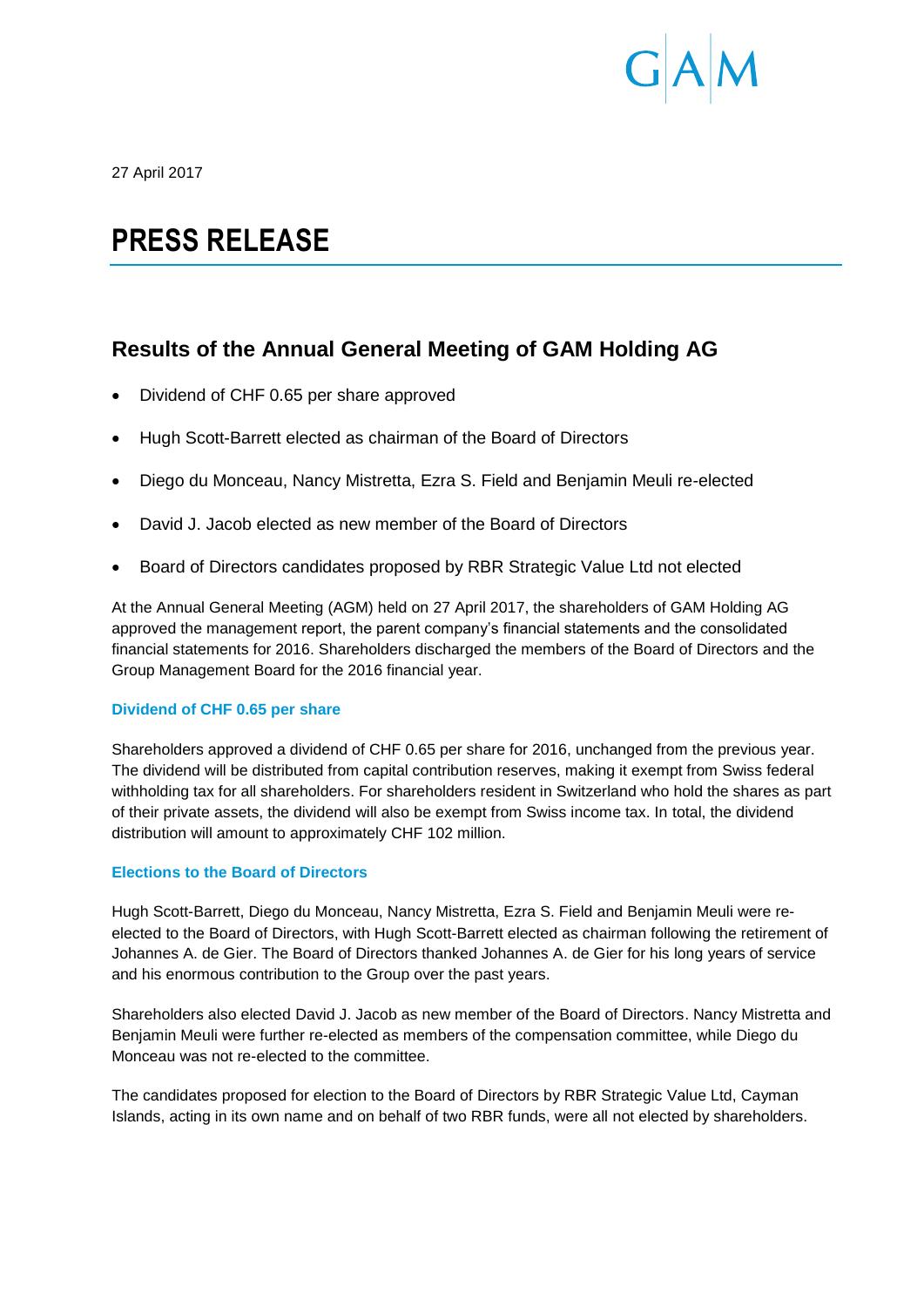**Hugh Scott-Barrett, the new chairman of the Board of Directors, said**: "It is a privilege to lead this company as chairman and I am looking forward to ensuring we reach the ambitious targets we have set for GAM. As a Board of Directors we will all work hard to keep an unrelenting focus on the disciplined execution of the strategic plan that was developed together with the management team. The Board and I firmly believe we have the right plan and the right team in place to further accelerate GAM's turnaround with a focus on creating sustainable long-term value in the interests of all shareholders."

### **Compensation Report 2016 and maximum compensation amounts for 2017**

In a voluntary consultative vote, the shareholders did not approve the compensation report for 2016. Shareholders also did not approve the proposed maximum variable compensation of the Group Management Board for 2017. The fixed compensation amounts for the Board of Directors (for the forthcoming one-year term of office) and for the Group Management Board (for the financial year 2017) were approved.

**Hugh Scott-Barrett, said**: "We acknowledge the concerns of our shareholders with regard to the Group's compensation policies. As announced last week, I will oversee a comprehensive review of the Group's compensation structures and policies, with a focus on Group Management Board individual and total compensation, and on a greater alignment of remuneration with the long-term success of the business. This review will be led by Nancy Mistretta, assisted by David Jacob, and will be conducted in consultation with shareholders. Any variable compensation to members of the Group Management Board for 2017 will be subject to approval by shareholders at a future general meeting."

# **Reduction in share capital and cancellation of conditional capital**

Shareholders approved the cancellation of the 612,200 shares bought back during 2016 and the corresponding reduction in share capital.

Shareholders also approved the cancellation of the conditional share capital and the deletion of article 3.4 of the Articles of Incorporation.

The full voting results on all agenda items will be published on [www.gam.com/agm2017](http://www.gam.com/agm2017).

#### **Forthcoming events:**

| 2 May 2017 | Ex-dividend date |
|------------|------------------|
|------------|------------------|

- **3 May 2017** Dividend record date
- **4 May 2017** Dividend payment date
- **3 August 2017** Half-year results 2017
- **19 October 2017** Interim management statement Q3 2017